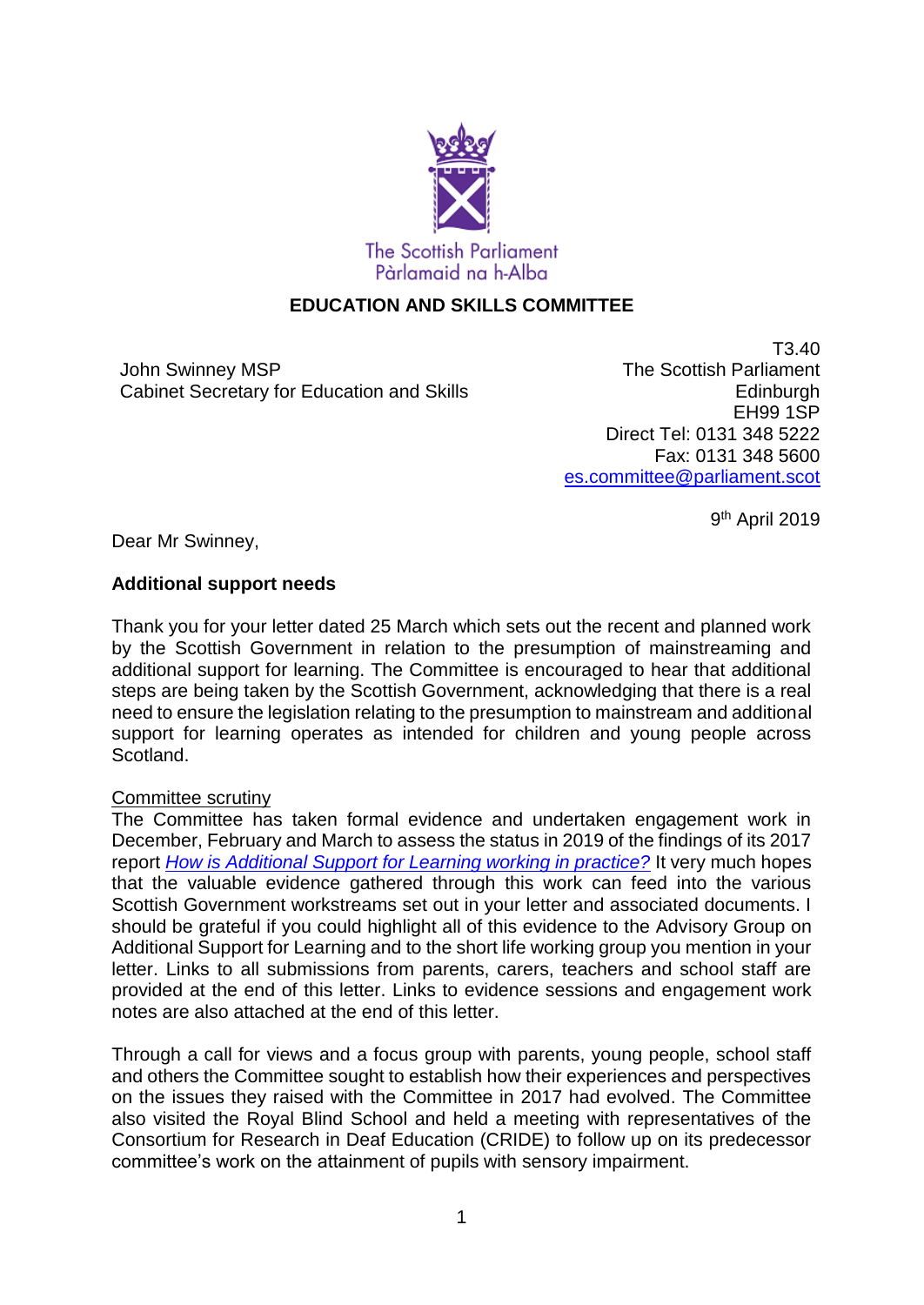The Committee held two formal evidence sessions with those who made key contributions to the Committee's 2017 scrutiny, such as Enable and Professor Sheila Riddell, Director of the Centre for Research in Education, Inclusion and Diversity at the University of Edinburgh. It also took evidence from those who had produced influential reports since 2017, including *Not Included, Not Engaged, Not Involved* and the Children and Young People's Commissioner report *No Safe Place: Restraint and Seclusion in Scotland's Schools*.

As you know, the Committee also held a formal evidence session with Government officials and entered into correspondence with statisticians and you in relation to data on school support staff, including concerns regarding the adequacy of existing data on additional support for learning assistants.

The Committee is very grateful for all the contributions from those who wrote to or spoke to the Committee. In particular, the Committee very much appreciates those who have felt able to share often very personal experiences, such as parents and carers discussing the education and support available for their children.

#### *Key issues*

Based on the evidence the Committee has taken in recent months, the issues raised by parents and teachers who submitted to the last inquiry would appear to be abiding issues that remain today. On that basis the Committee's series of recommendations, attached in an annexe to this letter, remain very relevant.

#### Mainstreaming and inclusion – policy intentions and policy in practice

Before working through the key themes from evidence, the Committee wants to highlight its two distinct considerations in relation to the placement of children in mainstream education or in special schools or units attached to mainstream schools.

Firstly, there are some children who undoubtedly require a level of support that means mainstream education is never going to be a suitable setting, irrespective of the level of resource available. The issue here is whether the presumption of mainstreaming criteria for circumstances where children require a special school placement are being followed. There is also concern that the number of places available has reduced to such an extent that this is not an option in some areas.

Secondly, there are children who, with the correct level of support, mainstream education can undoubtedly be an inclusive experience. The issue here is the level of support being provided to create inclusivity in practice.

Professor Sheila Riddell highlighted the key criteria that already exist in law when deciding whether a child should attend mainstream education and suggested the terms of the law were sufficient:

"it should not involve unreasonable public expenditure; it should be in line with the parents' wishes; and it should not be against the interests of the individual child or the interests of the other children in the class. I think that those principles should be perfectly sufficient to ensure that children are not inappropriately placed in mainstream education."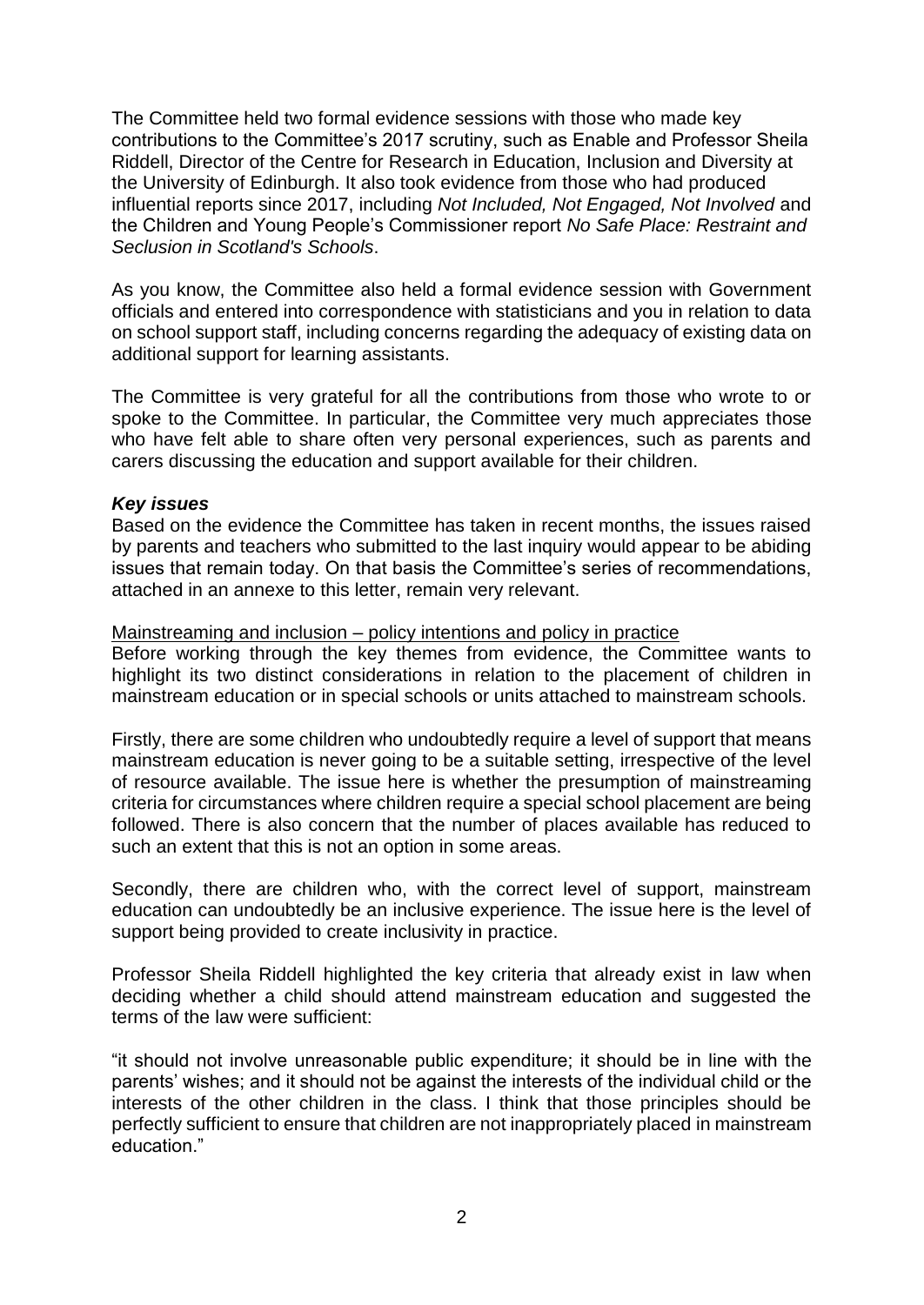Nick Ward from NAS emphasised the impact of resources on the delivery of the terms of the law on presumption to mainstream:

"the current funding means that we work on a deficit model, as Seamus Searson [SSTA] has said. If we go back to first principles, as I have mentioned, having a presumption of mainstreaming is the right way forward, but if we neither fund it properly nor build a system to deliver it properly, we start to create a system that in some ways is worse than the older system and which has perverse incentives."

Sufficient resources are fundamental to the effective operation in practice of both the presumption to mainstream and additional support for learning policies. Indeed, resources are fundamental to the educational experiences of children with additional support needs wherever they are educated. The Committee continues to be supportive of the intentions of these policies but continues to have real concerns about how they function with current resource levels.

### Experiences of children and young people

The Committee was encouraged to hear evidence of young people, if initially limited in numbers, pursuing their rights up to Tribunal level and was interested to note that this had come about partly as a result of the Tribunal's child friendly website highlighting these rights. The Committee questions whether local authorities are making efforts to produce similarly accessible and informative sites to fulfil their obligations to ensure children can secure the rights provided for in legislation.

Powerful contributions, including from young people in a focus group, were on the sensory overload that some school settings create and also the extent to which the impact of being in a setting that a child or young person finds stressful or chaotic can be masked at school. Examples were given of pupils trying to fit in and not make a fuss when at school, but the result of this pent-up stress is that a child can be traumatised on their return home and come to associate school with strong feelings of anxiety.

Seclusion and restraint received emphasis in evidence, including from the office of the Commissioner, as examples of measures being taken in response to children who are often not in settings or receiving support that are appropriate for them. The inappropriateness of the examples of restraint and seclusion raised in the Commissioner's report must be acknowledged. The Committee welcomes the result of the first occasion when the Commissioner has used the investigatory powers.

The Committee also heard evidence of an increased use of part time timetabling and unlawful exclusions. NAS detailed situations where part time timetables, which when used correctly can be beneficial, involved shorter and shorter periods in school and so incrementally become unrecorded exclusions. NAS also highlighted that they considered the extent of unrecorded, or unlawful, exclusions to be a scandal.

A number of submissions also raised an issue, that was carried through to the focus group and formal evidence sessions, about an increase in the number of children being home schooled not through preference but because the parents or carers considered they had no alternative as a result of issues with the appropriateness of the education and associated support being offered by their local authority.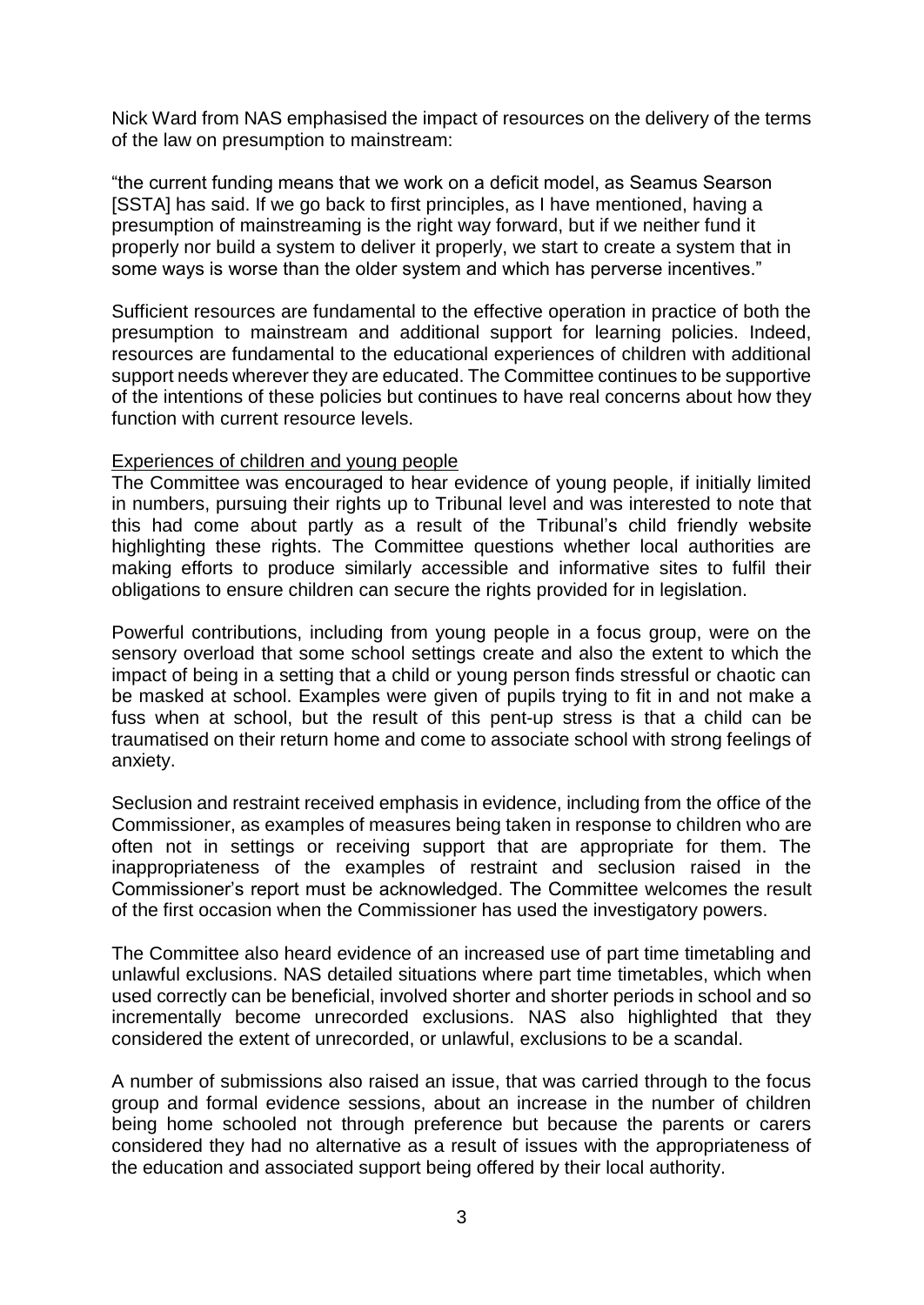A number of contributions suggested that some children and young people are having to attend a school setting that is not suitable for their needs or receive a level of support which is not sufficient, and it is only when the extent to which it is unsuitable can be demonstrated by parents or by a school that an enhanced level of support or alternative placement is found. The Committee considers that the evidence it received highlights that too many children and young people go through often traumatic formative experiences, the effects of which then require to be worked through when they move to a new school setting. There is clearly a perception that children and young people need to be tested out, and demonstrate that they struggle, in mainstream education first before they can receive more appropriate support in that setting or elsewhere.

**In light of the evidence received on seclusion and restraint, part-time timetabling, unlawful exclusions, and home-schooling as a last resort, the Committee considers that the Scottish Government should consider ways of improving data gathering on these approaches, be it through random sampling of schools or a wider approach.** The Committee notes that there is a requirement to collect data in relation to care experienced young people attending school and invites the Government to consider whether elements of this approach could be adopted for children with certain additional support needs.

#### Experiences of parents

One theme in 2017 that was also a common theme in 2019 was the extent to which parents consider that they need to actively and vigorously pursue adequate support for their children, including informing themselves of often complex processes or seeking specialist support. Indeed, the Committee heard some evidence that access to information about specialist services as a gateway to access that provision could, on occasion, be actively withheld from parents. For example, during its visit to the Royal Blind School the Committee heard that in certain council areas school staff have been told that it is a disciplinary matter if they mention to parents out-of-authority provision such as the Royal Blind School. The experiences of parents are explored in more detail in the section below on Co-ordinated Support Plans.

**The Committee reiterates its analysis from 2017 on the need for increased awareness raising amongst and support for parents, including the recommendation that the Scottish Government should increase the provision of advocacy services and look at how these could be best targeted at raising awareness and supporting parents from areas of deprivation.**

#### Experiences of school staff

The Committee received submissions from a number of teachers in 2019 and also submissions in 2017 suggesting that the presence of some children with certain needs in a mainstream environment, in the absence of adequate resource to support them, disrupted the education of other children in a class. A number of teachers described difficult situations where they were having to decide between giving attention to a child with additional support needs or other children, and that this situation is exacerbated by the growing proportion of children with some form of ASN in classes. The evidence suggests that these are decisions teachers are having to take reluctantly in the absence of sufficient classroom resources.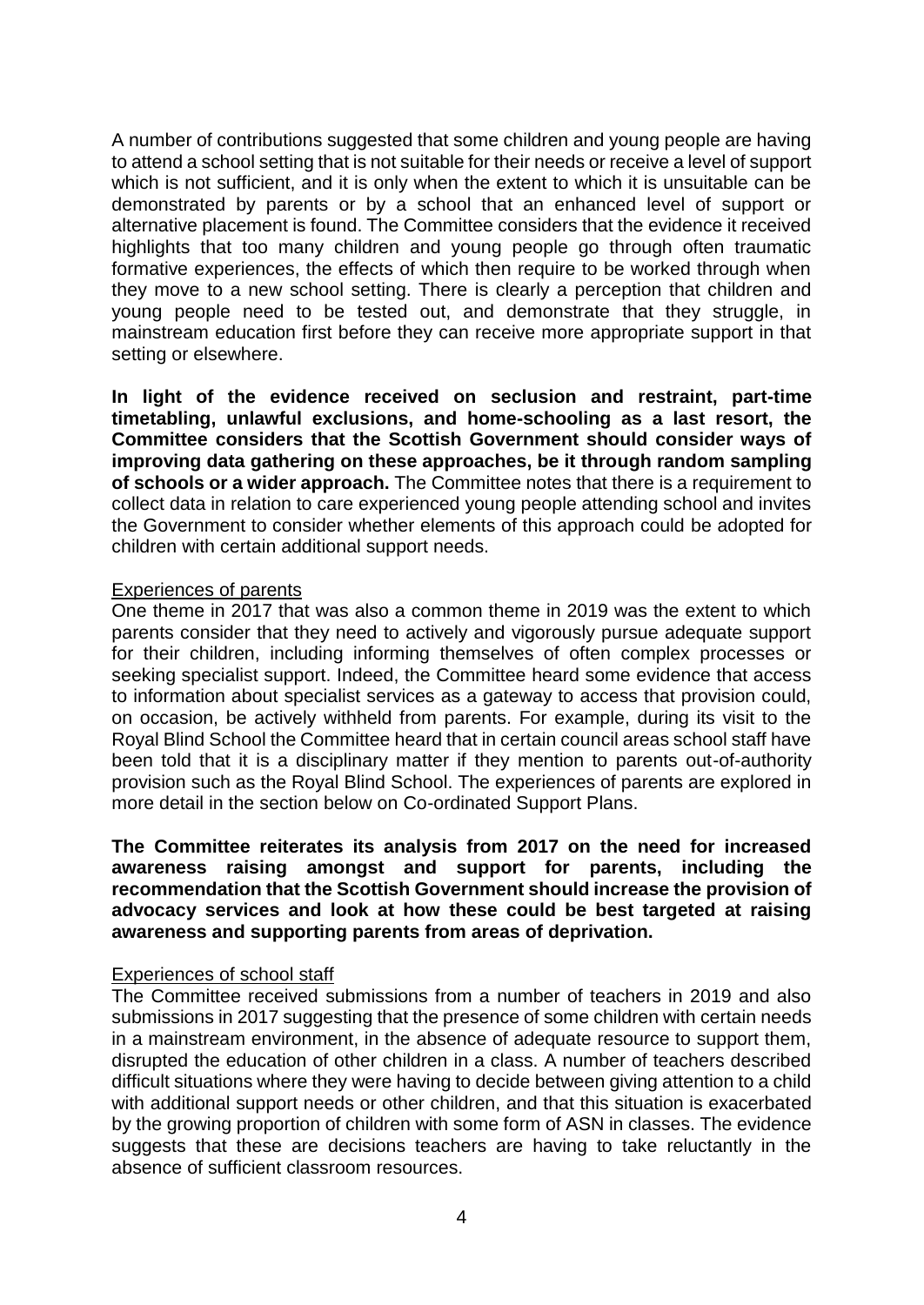Another theme was a perception that there has been a reduction of classroom assistants with a specialism in additional support needs. In addition, a number of members and people submitting views suggested that despite the fact that the role of additional support needs assistant is one of the most skilled and challenging roles in education, in some circumstances people are employed as classroom assistants and then required to perform the role of an ASNT without the relevant training. NAS also raised the issue of training specifically for teachers, including the importance of ensuring more consistent and practical training in initial teacher education.

In addition, SSTA suggested in relation to specialist teacher numbers that at present, due to financial constraints, where an ASN teacher leaves a school they tend not to be replaced. The SSTA in evidence suggested that, in general, the situation with resources in schools since 2017 had become worse, exacerbated by an increase in the incidence of ASN, a reduction in staffing levels and continuing issues with workload.

**As previously raised with you, in order to allow for a meaningful assessment of trends in staffing levels it is vital to have statistics that reflect the number of support staff with a specialism in supporting those with additional support needs. Work to standardise the nomenclature used by local authorities is a starting point for making progress in this area.** 

### The role of local authorities

The Committee is aware of a number of areas in the implementation of policy where there are inconsistencies between the approaches of local authorities. As ever, the Committee appreciates the need to respect the autonomous nature of local authorities, however, where these inconsistencies impact on the probability of the national level policy being implemented effectively, there is a role for the Scottish Government to take the lead in encouraging greater consistency. For example, the Committee made recommendations in 2017 on:

- the need for a financial review undertaken by the Scottish Government to ascertain the extent to which education authorities are spending in line with the level of need in their area, and identify any authorities that have spends lower than their recognition rates might require; and
- the need for improvements in the accuracy of data on the recording of incidence of ASN across local authorities including a breakdown by particular ASN, and an analysis of local authorities figures that reflect 'inexplicably low percentages.

#### **The Committee invites you to revisit these recommendations, in light of the evidence the Committee has received, in particular the recommendation for a financial review.**

#### Co-ordinated Support Plans

The effective use of Co-ordinated Support Plans was a new theme of evidence that was not considered in detail in the 2017 inquiry. The Committee heard that the declining use of statutory co-ordinated support plans (CSPs) is concerning as access to many of the new rights depends on statutory support plans being in place. The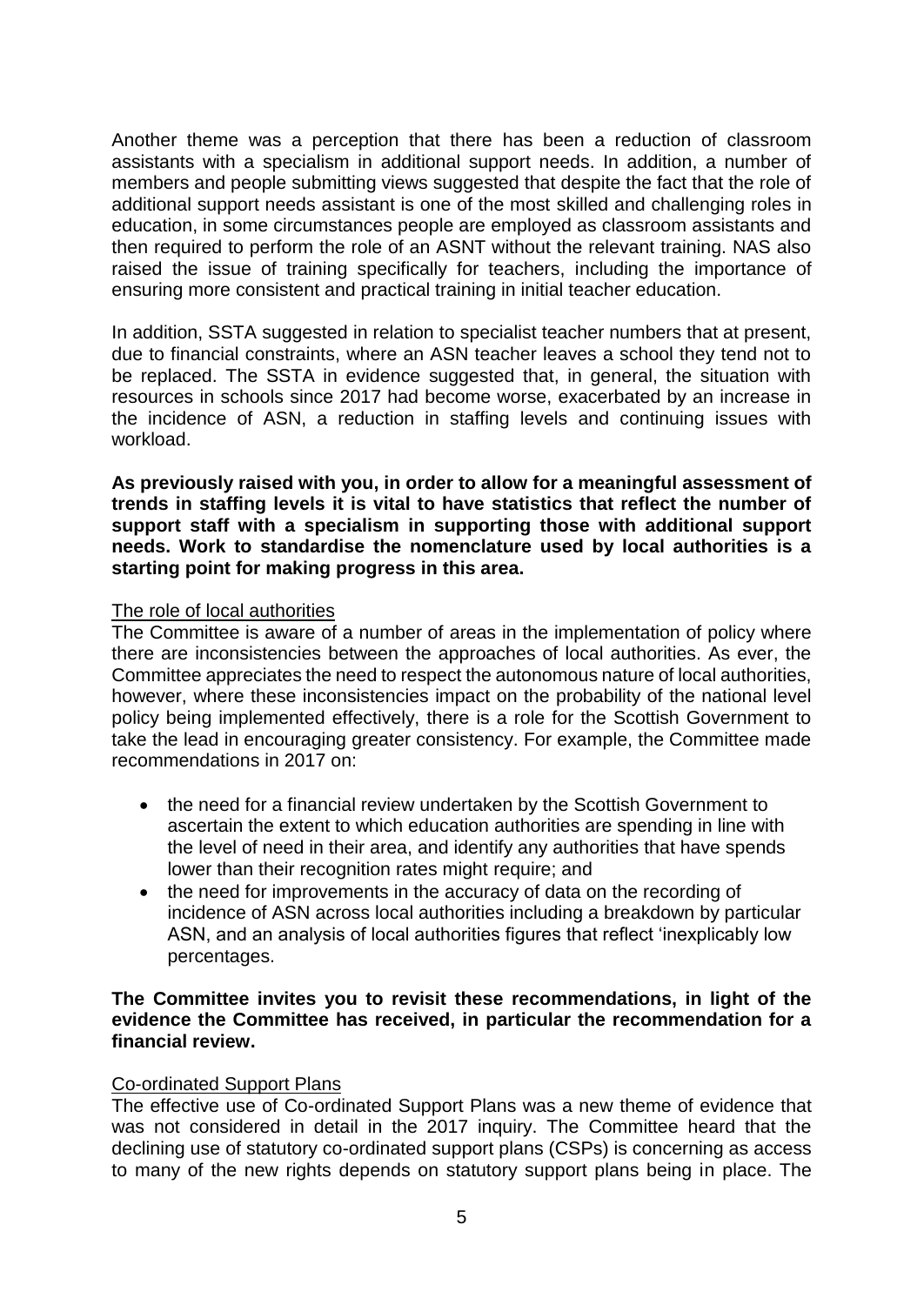recorded incidence of additional support needs in certain local authorities is up to 35% in some local authorities but the proportion of the school population with a CSP is less than 0.3%. This is a lower uptake than for a comparable system in England. Young people who have no CSP in place have no means of challenging placing decisions, and the absence of a CSP limits access to the Tribunal system.

Professor Riddell suggested that the rights of those eligible for support are not particularly reflected in some local authority behaviours and processes. She also suggested that the expertise is not present in some schools to understand CSPs. This was substantiated by May Dunsmuir, President of the Tribunal, who suggested some schools are often unaware when the criteria for a CSP are met, and the legal obligation to provide one when they are. Professor Riddell suggested that the Scottish Government, in passing responsibilities down to local authorities, which in turn delegated to schools, where the technical expertise on the requirements of the law may understandably to be more limited, had certainly limited the effective implementation of CSPs.

May Dunsmuir also suggested CSPs were sometimes not sufficiently prescriptive as to what a child was entitled to and to what timescales, including necessary reviews. The need for stronger guidance for local authorities on the use of CSPs and the lack of consistency of approach was highlighted by NAS and Enable.

The need for greater awareness raising with parents of the existence of CSPs was also raised. Enable suggested that there was a distinct lack of a proactive system to inform families. May Dunsmuir also highlighted the limited awareness amongst parents of the existence of the Tribunal. The Commissioner's Office talked about the current need for resilience and capacity of families to challenge decision making processes. For example, where decisions are taken that a child cannot receive a CSP until the support outwith education (such as CAMHS) that is required has been received, parents might be unaware that, in fact, a child can receive a CSP as soon as the decision that extra support is needed has been made.

The SSTA suggested that due to staffing shortages additional support needs teachers were being redeployed to cover classes, limiting their capacity to undertake elements of their role focussing on additional support needs. It was also suggested that the bureaucratic layers of the process for teachers to work through can act as a barrier to support such as CSPs being applied for and accessed in a timely way.

In addition, May Dunsmuir suggested that there was a misunderstanding that other forms of plan can substitute for CSPs, with parents being 'misinformed' by some schools or local authorities. For example, child's plans were often provided as a substitute for a CSP when they do not provide any rights and cannot be challenged in law. Professor Riddell suggested aspects of the GIRFEC approach, including child's plans, existing alongside statutory CSPs causes confusion. The SSTA also suggested that the range of alternatives to CSPs, including child's plans, made transitions between schools in different local authorities more challenging for children and their families.

**The Committee considers that the depth of evidence received about issues with the implementation of CSPs and the associated impact, including on the ability**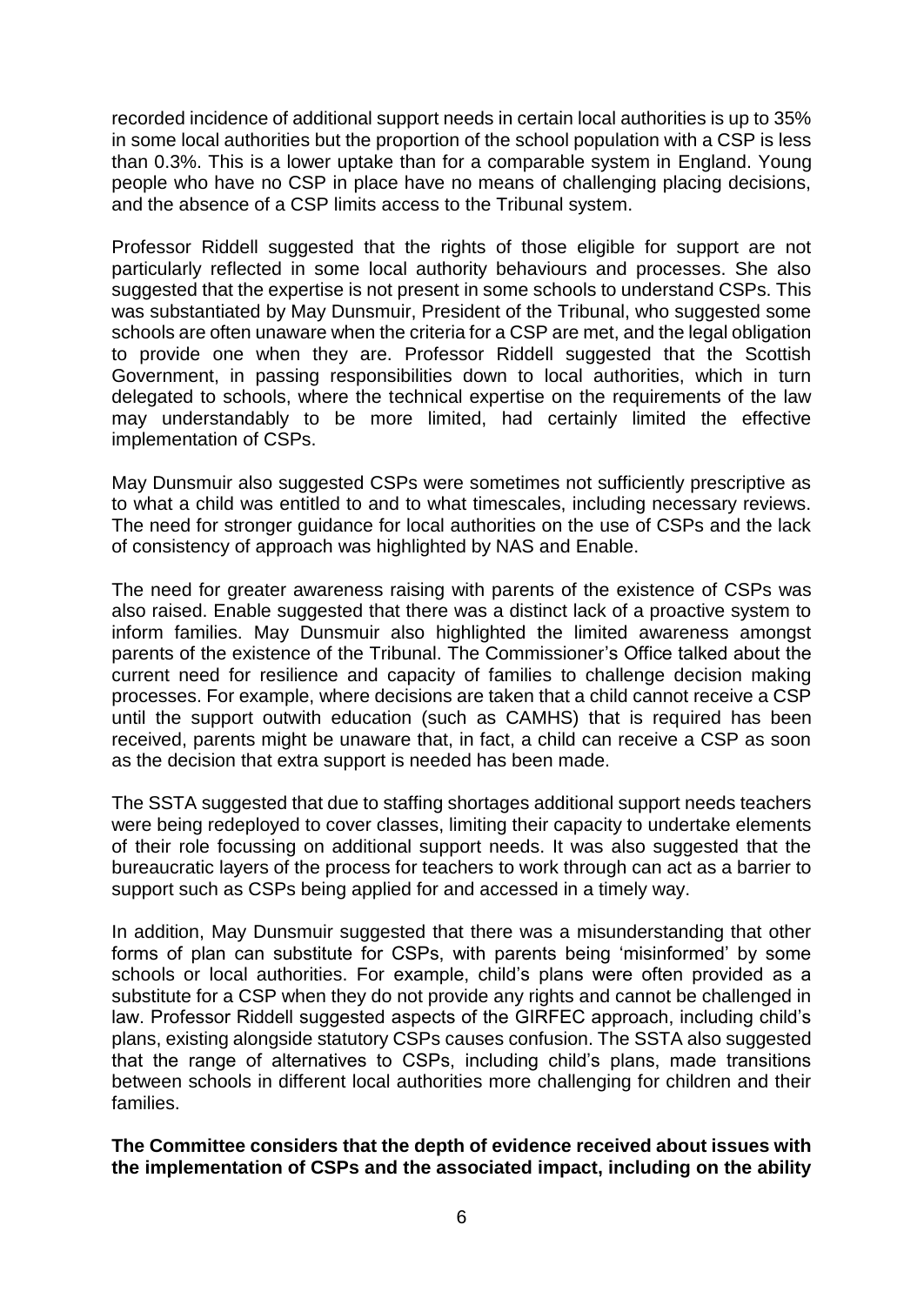#### **to access the Tribunal, should become the focus of a stand-alone piece of work by the Scottish Government.**

#### Definition of additional support needs

A final theme was the extent to which the definition of what constitutes an additional support need has perhaps become so broad as to have become diluted. Professor Riddell suggested that a more narrow and precise definition was preferable, for example by removing children and young people who do not use English as a first language from the definition.

The Committee would welcome the Scottish Government's perspective on the suggestion from Professor Riddell that the definition of what constitutes an additional support need under existing legislation could be reviewed.

#### **Conclusion**

As in 2017, there remains wide support for creating an inclusive education system, however the Committee considers that a statement it made in 2017 still applies: "the policy to include is having the opposite effect in some circumstances due to a lack of resources".

The Committee was interested in the Scottish Government's Advisory Group on Additional Support for Learning's recent recommendation to you:

"Our collective judgement is that the Education (Scotland) (Additional Support for Learning) Act 2004 (as amended) is sound and fit for purpose. We are proud that Scotland has such progressive legislation in place. We are supportive of the forthcoming guidance on the Presumption to Mainstream and believe that this will help provide a stronger framework for education authorities and school leaders to develop more inclusive school environments.

In light of discussions at AGASL on 23 January, AGASL recommends that the Scottish Government should consider undertaking or commissioning an independent review of the of the support to deliver the objectives of the Additional Support for Learning Act throughout the Scottish education system. This should be informed by the evidence already available and supported by further evidence and be designed to inform recommendations across the education system required to support the implementation of the aims and objectives of the Additional Support for Learning Act. This review should be undertaken without undue delay."

#### **The Committee supports the finding of the Scottish Government's Advisory Group and hopes the Scottish Government will endorse this recommendation and act upon it.**

The Committee appreciates that there are a lot of proposals to respond to in this letter. A response by 15 May would be very much appreciated.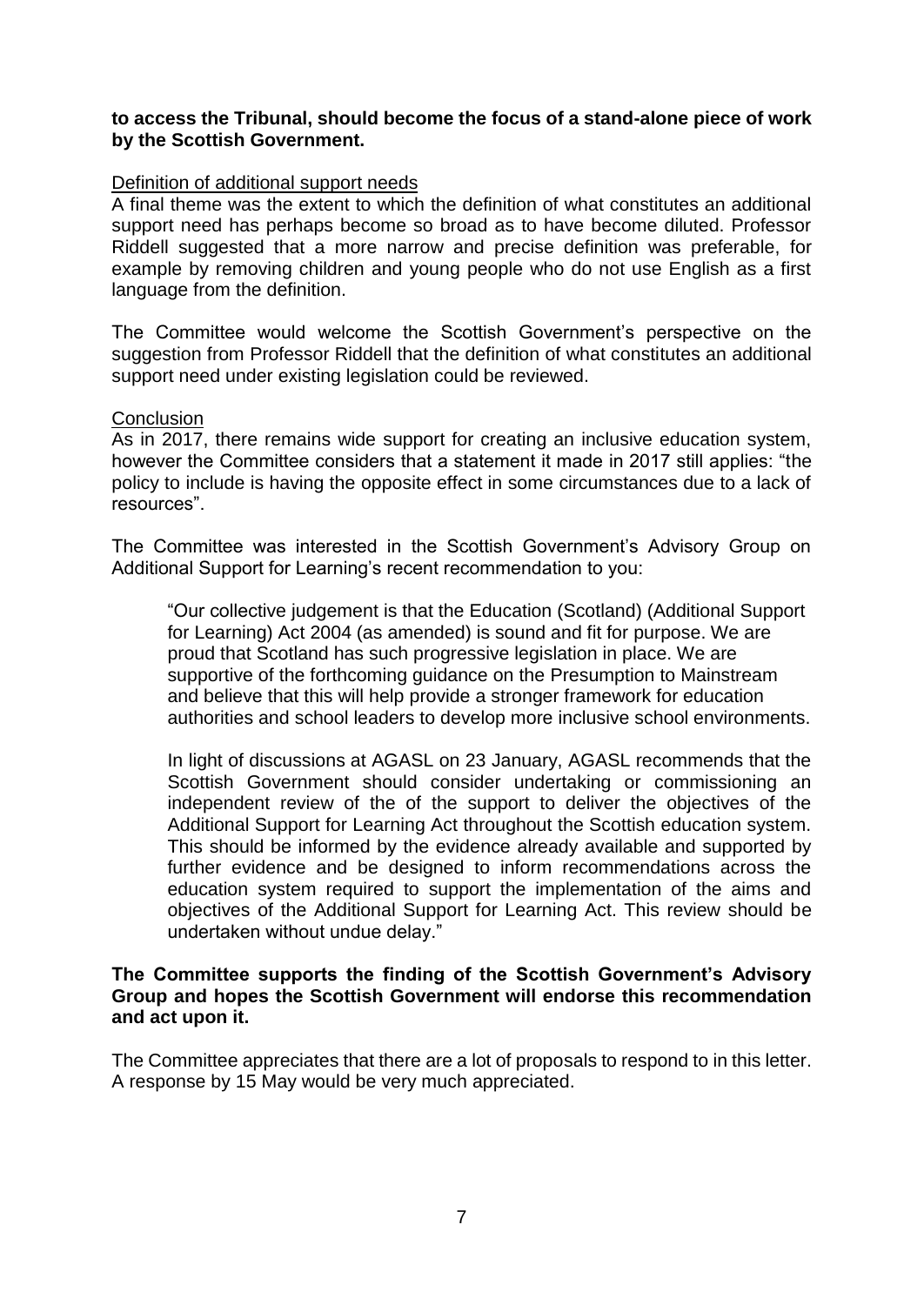Yours sincerely

Cane Adamson

**CLARE ADAMSON MSP CONVENER**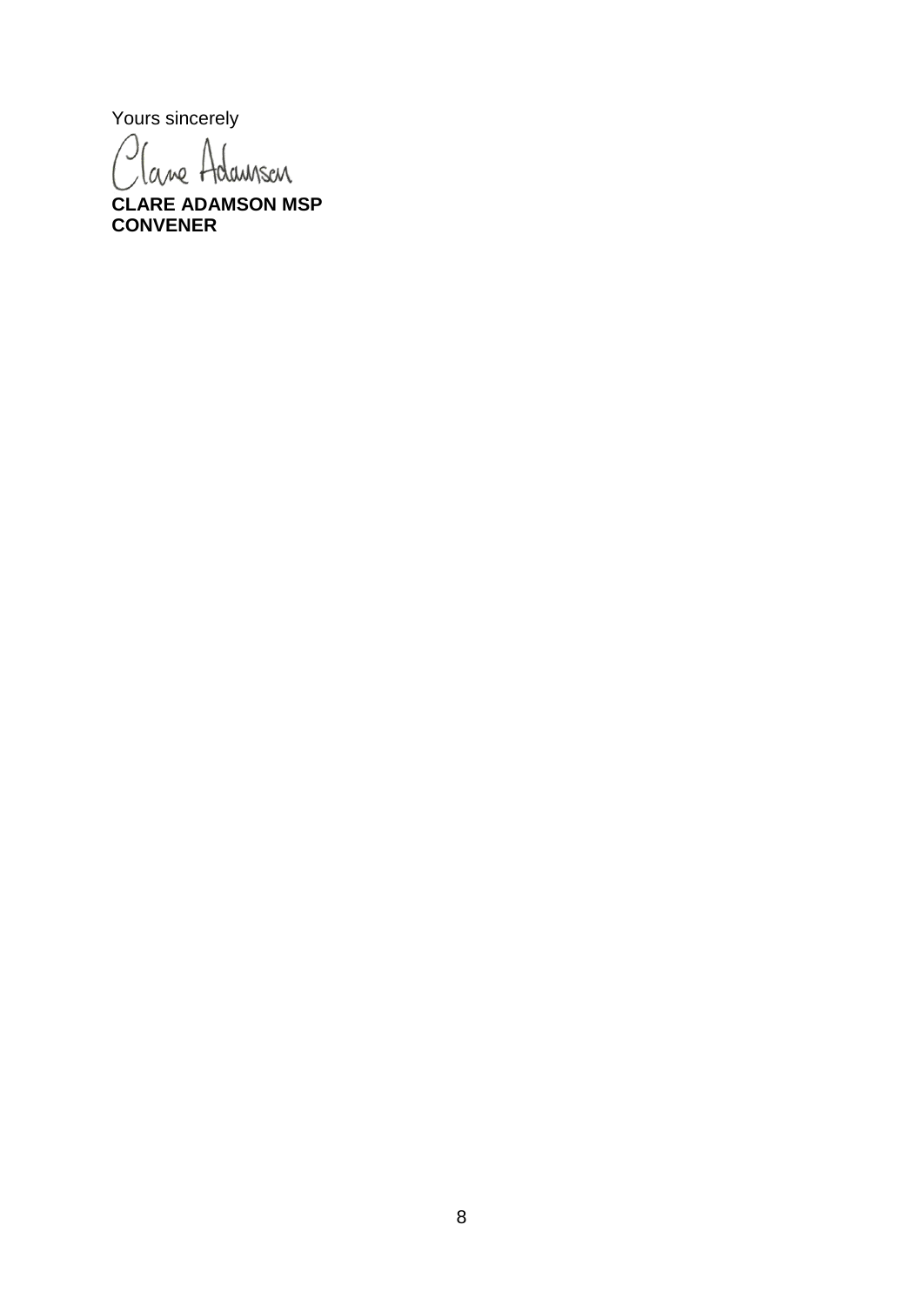### **Committee recommendations in 2017 from its report** *How is Additional Support for Learning Working in Practice?*

- 1. The Committee wants to thank all those who shared their perspective on additional support needs, particularly those parents who shared personal and sensitive information on caring for their children and the challenge of ensuring their children receive the support they need in school. This information has been very valuable to the Committee, helping it to produce recommendations that reflect these practical experiences. This report highlights some of the themes raised in evidence, but anyone with an interest in this issue should also look at the original submissions to get a sense of the concerns raised.
- 2. The context for the Committee's analysis of education for children with additional support needs in this report is the "exponential"i increase in the recorded incidence of children with additional support needs in Scotland in recent years, to a level beyond many people's expectations (153% increase since 2010).
- 3. The Scottish Parliament passed the legislation that brought in the mainstreaming policy and the Parliament continues to support the inclusive ethos behind it. However, the success of mainstreaming, and more broadly the policy of inclusion, is dependent on how it is implemented. The Committee received lots of evidence suggesting that, due to a lack of resources, some children feel more excluded in a mainstream school setting than they may have done in a special school. In other words, the policy to include is having the opposite effect in some circumstances due to a lack of resources. An analysis of the evidence, taking available resources to support Additional Support for Learning (ASL) in mainstream schools into account, suggests that more children than are actually best served by mainstream education are currently in mainstream primary and secondary schools.
- 4. Looking more broadly at additional support for learning, the evidence points at a number of ways in which resources are not currently sufficient to support those with additional support needs in mainstream schools. The most notable factors are the reduction in the number of specialist staff in classrooms, the reduction in specialist support services and the reduction in special school places.
- 5. Nevertheless, the Committee is encouraged by the figures provided by the Cabinet Secretary on positive outcomes for those with additional support needs (ASN). It is also encouraged to have heard from a number of parents what a massive difference effective support from a particular person, school or education authority, in mainstream education, has made to the lives of their children. These achievements are particularly welcome when set against a backdrop of limited resources and a massive increase in the recorded incidence of additional support needs.

i Quote in the focus group note from the visit to Dalkeith Community Campus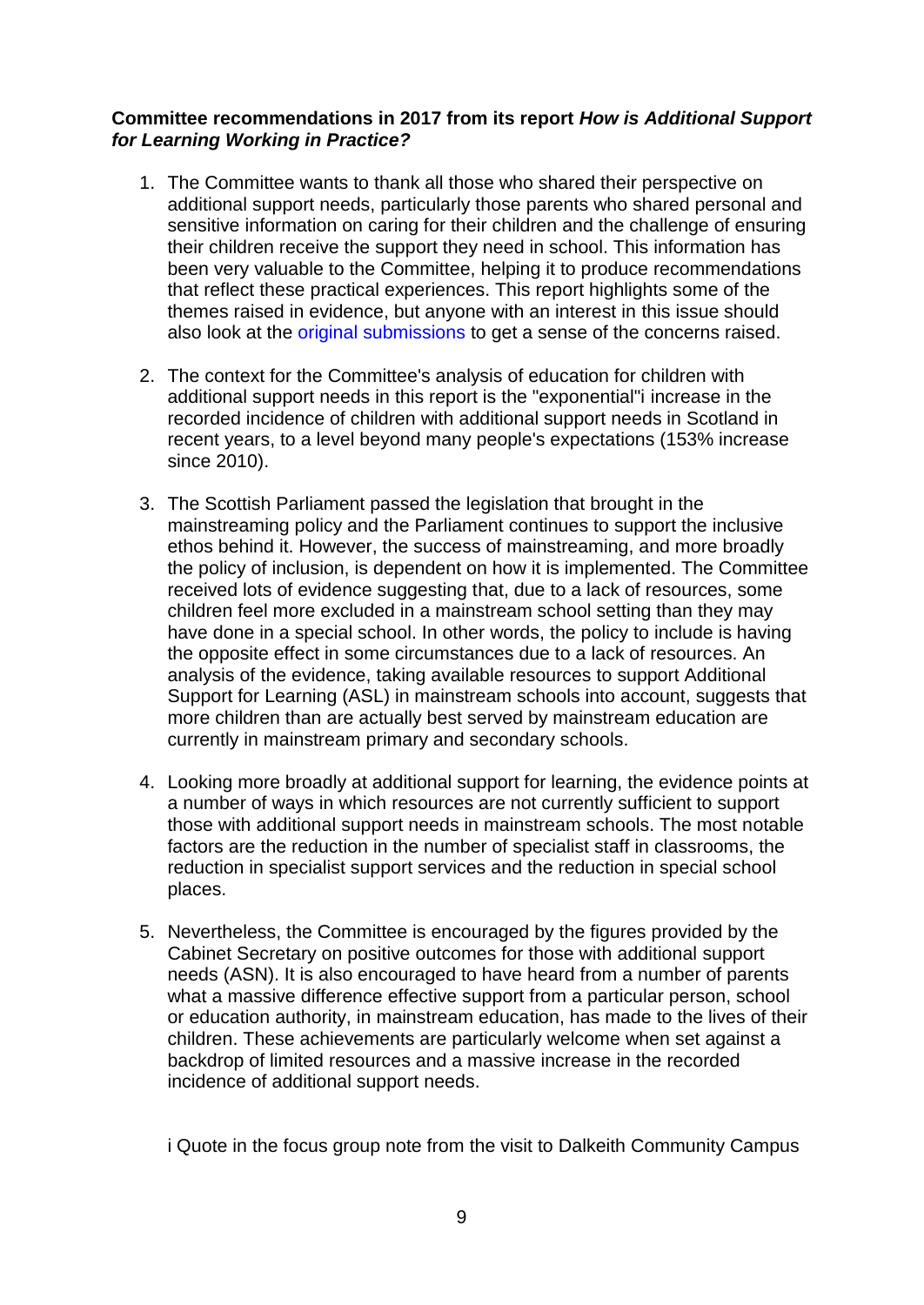- 6. The Committee acknowledges that it only heard from those who wanted to respond to its call for views, and so naturally comments centred around what needs to improve. However, the Committee places real value on the amount of evidence it received, the depth of the detail, and the consistency of the issues raised with the implementation of the mainstreaming legislation, and more generally the insufficient resources for additional support for learning in mainstream education. More has to be done to establish the extent to which the experiences conveyed in evidence are happening across Scotland.
- 7. The Scottish Government must assess the extent to which the policy to mainstream and the associated communications to education authorities are leading to mainstreaming in practice. The Scottish Government must also assess the extent to which a lack of resources is impacting on mainstreaming in practice and more generally on the provision of additional support for learning in mainstream education.
- 8. The Committee recommends that the Scottish Government should undertake a quality assurance review of the implementation of the presumption to mainstream policy, and more broadly of the availability of additional support for learning in mainstream schools. This review should place emphasis on the direct experiences of parents (and by extension the children themselves), teachers and support staff in schools. The evidence received by this Committee should be context for the Government's work. Having children in mainstream education who would benefit from it is the starting point, but insight into the real experiences of children with additional support needs in mainstream education is vital to the success of inclusion, including mainstreaming.
- 9. The Committee recommends that this quality assurance review should feed into the terms of the revised guidance planned by the Government. The revised guidance must ensure the impact of a lack of resources is reflected in the form the additional support for learning policy takes in the future.
- 10.Given the evidence received, and the fact that the mainstreaming policy is a "cornerstone" of inclusivity in mainstream schools, the Committee considers that parliamentary oversight of the progress of the implementation of mainstreaming, and more broadly additional support for learning, is required. The Committee recommends that the Scottish Government, having established a process of quality assurance as part of the review recommended above, reports to Parliament on an annual basis providing qualitative as well as quantitative evidence on additional support for learning in mainstream education.
- 11.The Committee welcomes the Scottish Government's review of the guidance on mainstreaming and recommends that the review includes a systematic assessment of the processes outlined in paragraphs 69 to 88, including an assessment of the extent to which resources are impacting on each process. Resource limitations that are impacting on these processes include:
	- the number of trained ASN teachers and ASN assistants,
	- the availability of specialists including mental health specialists and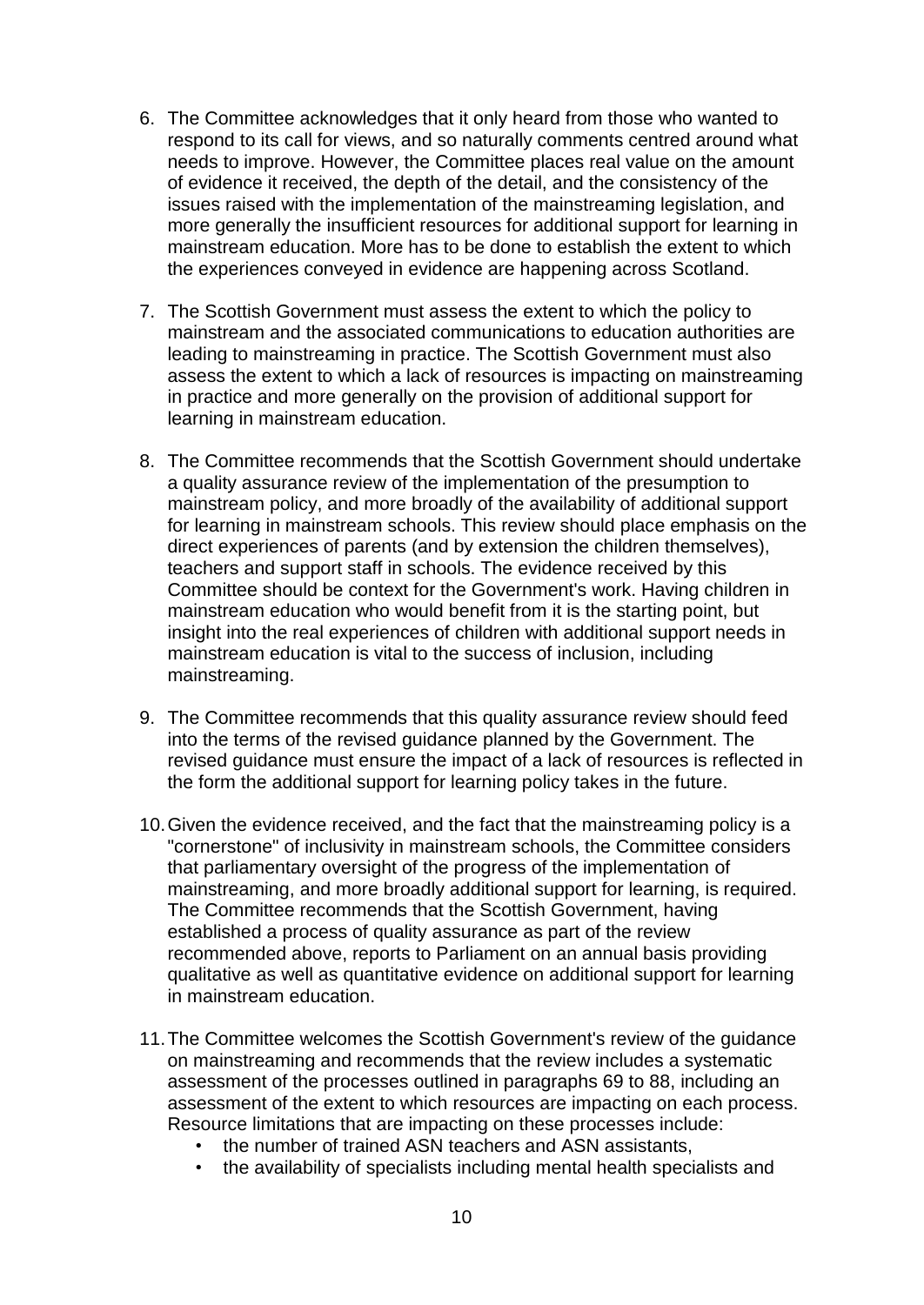educational psychologists,

- the level of resources supporting the ASN Tribunal process and other appeal processes, and
- the availability of spaces in special schools.
- 12.Since approaching 1 in 4 children have a recognised additional support need, the successful provision of additional support for learning is integral to the success of Getting it Right for Every Child (GIRFEC). The Committee is concerned that parents from areas of deprivation may have lower chances at present to receive advice and support to ensure additional support needs of their children are recognised and the necessary support for learning provided. Given the emphasis in evidence on the importance of the parent pushing for support for their child, the Committee is concerned that this issue will disproportionately impact upon disadvantaged families and potentially have an adverse effect, namely widening the attainment gap between children with ASN in deprived and more affluent families.
- 13.The Committee welcomes the undertaking from the Cabinet Secretary to set out the criteria that the attainment gap will be assessed against by "the middle of this year [2017]". As supporting children with ASN is integral to closing the attainment gap, the Committee recommends that the Scottish Government analyses the extent to which a process that relies largely on parental involvement to have their child's ASN recognised and supported, could potentially widen the gap.
- 14.The Committee also recommends that the Scottish Government increases the provision of advocacy services and looks at how these could be best targeted at raising awareness and supporting parents from areas of deprivation.
- 15.The Committee welcomes the undertaking from the Cabinet Secretary and recommends that the Scottish Government establishes whether there are deep-seated factors that are influencing the variation in these figures. Specifically, the Committee is concerned that additional support needs are going unrecognised in some education authorities more than others and that, in addition to parental involvement and resource limitations, the culture of the education authority, and some particular schools within authorities, is also a factor.
- 16.The Committee recommends that, once the raw data has been improved as a result of the Scottish Government working group's efforts, anomalies in these figures should be used as a basis to explore with individual authorities the basis for any inexplicably low percentages of ASN in their area. Information from the quality assurance review recommended above could also be analysed on an education authority by education authority basis to establish whether the patterns in parent, child and school staff experiences in these areas, specifically on cultural barriers to recognition, support the figures. The Committee would ask that, when the Scottish Government has established which education authorities are cause for concern, that the Government shares this information with the Committee so that the Committee can also seek to hold these authorities to account.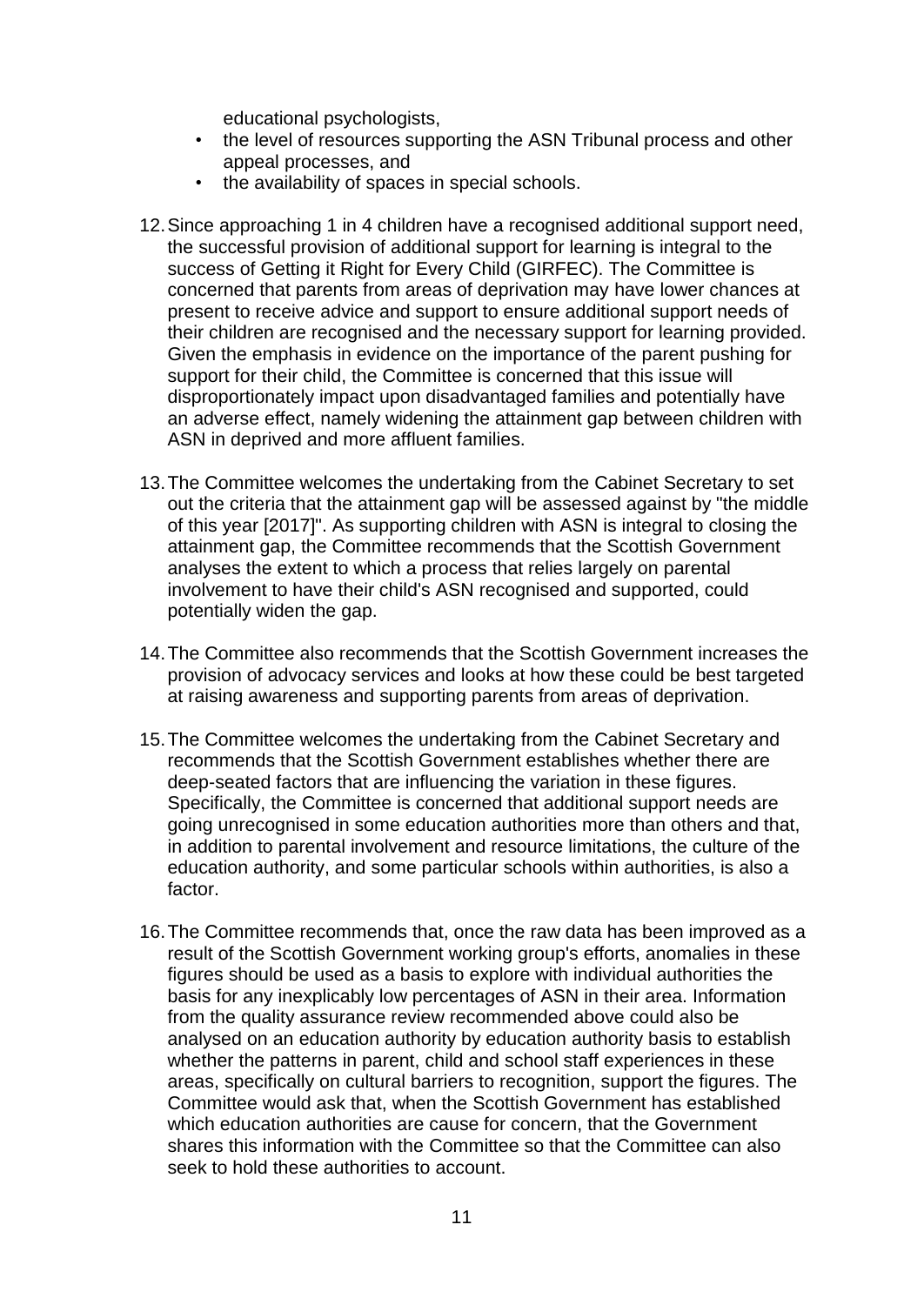- 17.The Committee also recommends that the Scottish Government should undertake a financial review to ascertain the extent to which education authorities are spending in line with the level of need in their area and identify any education authorities that have spends lower than their recognition rates might require. The Committee recommends that the Scottish Government undertakes this review in collaboration with education authorities as the Committee appreciates that authorities will have some valid explanations in relation to the disparities in recognition rates and in levels of spend per pupil with ASN. The financial review should be the starting point for Scottish Government discussions with education authorities on their funding allocations.
- 18.Inclusive education for those with additional support needs is "based on the premise that there is benefit to all children when the inclusion of pupils with special educational needs is properly prepared, well supported and takes place in mainstream schools within a positive ethos". The Committee would therefore welcome further analysis from the Scottish Government on how the education and ultimately the attainment of pupils in general is being impacted upon by insufficient resources being provided to support children with additional support needs. This should include any correlation between the reduction in specialist ASN staff in certain education authorities and overall attainment.
- 19.The Committee recommends that education authorities seek to collaborate more, including in respect of designing and delivering training in order to remove duplication of effort. The Committee will seek a response from Cosla and SLGP on this and other relevant recommendations and will also highlight this report to all education authorities.
- 20.In relation to initial teacher training, the Committee welcomes the undertaking from the Cabinet Secretary to highlight to the GTCS the Committee's concerns that combining post-graduate training with the probationary year, which is one proposal for change, will limit further the time available for trainee teachers to train in additional support needs. The Committee recommends that the GTCS takes this into account when assessing proposals from the colleges of education, produced in line with the Government's intention to "encourage more teachers to come into the classroom and get them there quicker".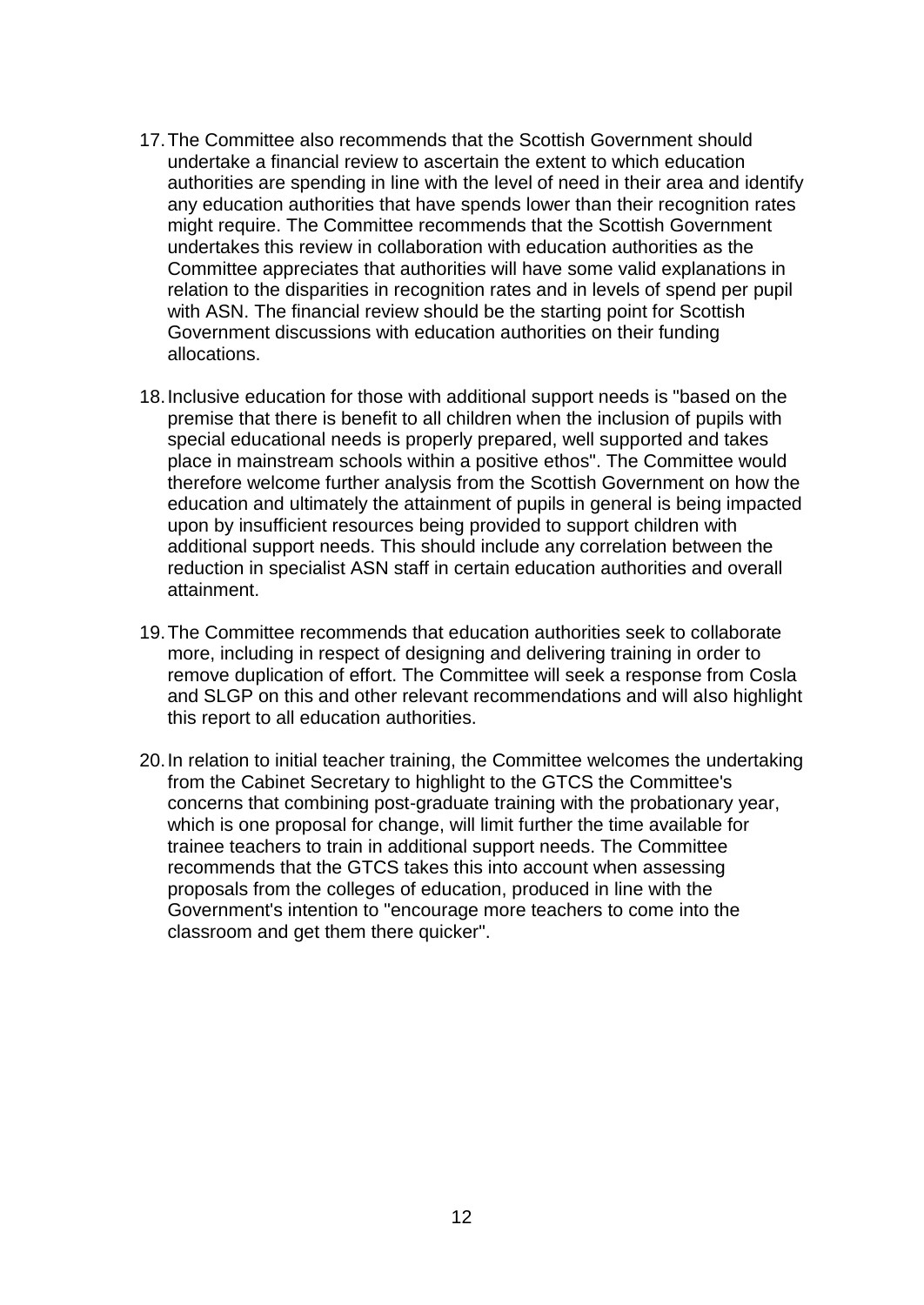# **Links to Submissions, Official Reports and Focus Group notes**

## **Focus Group**

The Committee held a focus group on 20 February 2019. The attendees included parents, young people, individuals and organisations involved with additional support needs.

• [Read the focus group notes 20 February 2019](https://www.parliament.scot/S5_Education/Inquiries/20190220ASN_focus_group_notes.pdf)

## **27 February 2019**

The Committee heard evidence on Additional Support Needs. The Committee has received a number of submissions from teaching staff, parents, academics and organisation these are in a pack as part of the papers for meeting. Notes from a visit to the Royal Blind School and discussions with CRIDE are also in these papers.

- [Read the meeting papers for the 27 February 2019](https://www.parliament.scot/S5_Education/Meeting%20Papers/20190227Meeting_papers.pdf)
- [Read the Official report for the 27 February](https://www.parliament.scot/parliamentarybusiness/report.aspx?r=11971&mode=pdf) 2019

### **6 March 2019**

The second meeting was held on the 6 March 2019

- [Read the meeting papers for 6 March 2019](https://www.parliament.scot/S5_Education/Meeting%20Papers/20190306ES_Meeting_papers.pdf)
- [Read the Official report for the 6th March 2019](https://http/www.parliament.scot/parliamentarybusiness/report.aspx?r=11986&mode=pdf)

### **School support staff statistics - Links to the meeting papers and the Official report from 28 November 2018 and correspondence with Government Statisticians and local authorities**

The Committee heard evidence from the Scottish Government Statisticians on the availability of information on school support staff data.

- [Read the meeting papers for the meeting 28 November 2018](https://www.parliament.scot/S5_Education/Meeting%20Papers/20181128ES_Meeting_papers.pdf)
- [Read the official report from 28 November](http://www.scottish.parliament.uk/parliamentarybusiness/report.aspx?r=11818&mode=pdf) 2018

The Convener wrote to the Cabinet Secretary for Education and Skills regarding the level of support available for Children and Young People with additional support needs. The Conveners letter, the response from the Cabinet Secretary for Education and Skills and the response from Chief Statistician are below.

- [Read the letter to the Cabinet Secretary for Education and Skills. 11](https://www.parliament.scot/S5_Education/Meeting%20Papers/20181211_Convener_to_CabSec_ASN_Staff.pdf)  [December 2018 \(234KB pdf\)](https://www.parliament.scot/S5_Education/Meeting%20Papers/20181211_Convener_to_CabSec_ASN_Staff.pdf)
- Read the response from the Cabinet Secretary for Education and Skills.10 [January 2019 \(907KB pdf\)](https://www.parliament.scot/S5_Education/Inquiries/20190110In_ltr_from_DFM_re_asn_support_staff.pdf)
- [Read the letter from Chief Statistician. 10 January 2019 \(272KB pdf\)](https://www.parliament.scot/S5_Education/Inquiries/20190110_In_ASN_support_staff_statistics_from_Chief_Statistician.pdf)

# **March 2019**